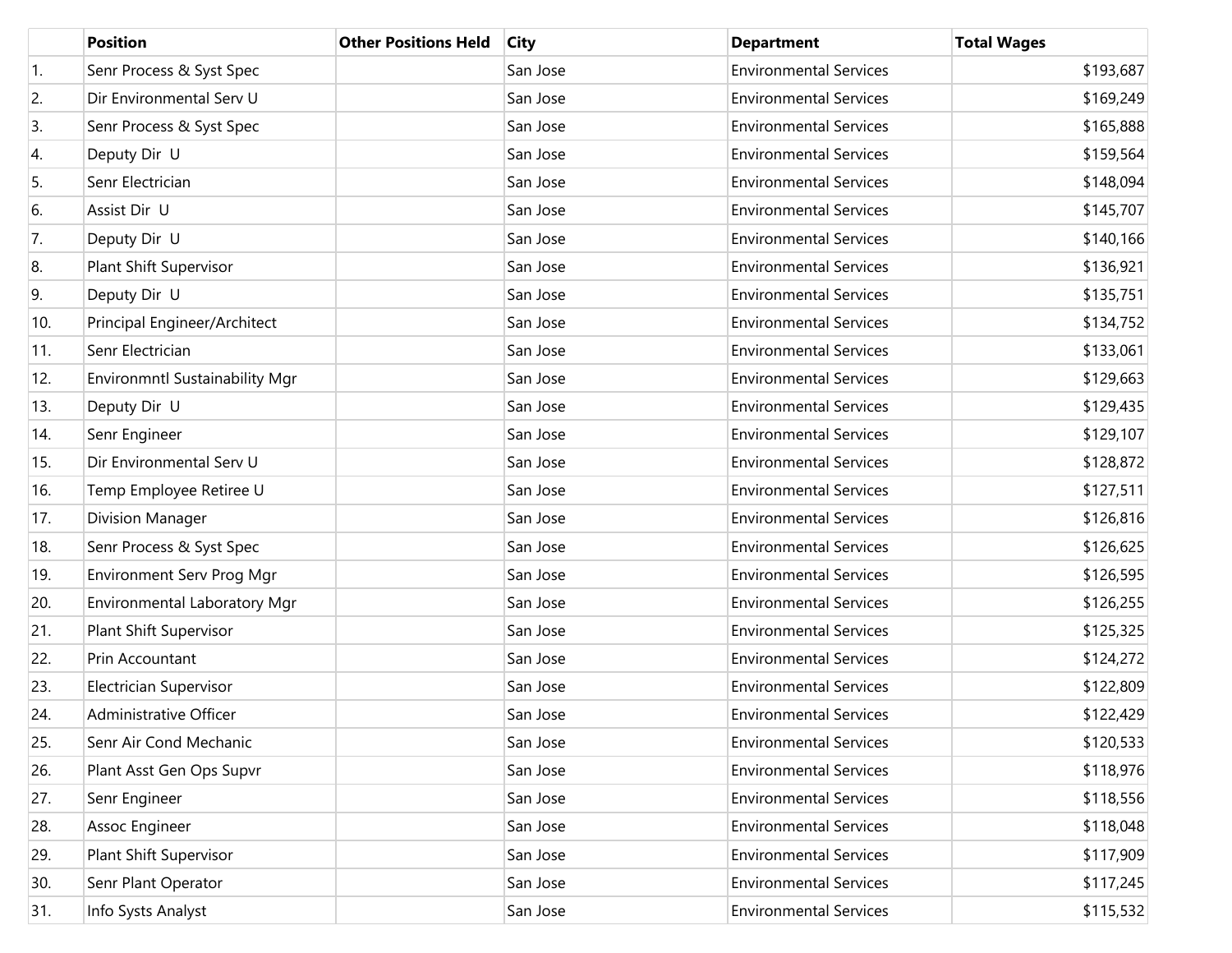| 32. | Senr Engineer                   | San Jose | <b>Environmental Services</b> | \$114,243 |
|-----|---------------------------------|----------|-------------------------------|-----------|
| 33. | Instrument Control Technician   | San Jose | <b>Environmental Services</b> | \$114,230 |
| 34. | Senr Engineer                   | San Jose | <b>Environmental Services</b> | \$113,709 |
| 35. | Electrician                     | San Jose | <b>Environmental Services</b> | \$113,665 |
| 36. | Electrician                     | San Jose | <b>Environmental Services</b> | \$113,241 |
| 37. | Plant Operator                  | San Jose | <b>Environmental Services</b> | \$113,074 |
| 38. | Environment Serv Prog Mgr       | San Jose | <b>Environmental Services</b> | \$112,765 |
| 39. | Program Manager II              | San Jose | <b>Environmental Services</b> | \$112,745 |
| 40. | Environment Serv Prog Mgr       | San Jose | <b>Environmental Services</b> | \$109,923 |
| 41. | Temp Employee Retiree U         | San Jose | <b>Environmental Services</b> | \$109,820 |
| 42. | Info Systs Analyst              | San Jose | <b>Environmental Services</b> | \$109,391 |
| 43. | Instrument Control Technician   | San Jose | <b>Environmental Services</b> | \$109,241 |
| 44. | <b>Instrument Control Supvr</b> | San Jose | <b>Environmental Services</b> | \$108,920 |
| 45. | Senr Process & Syst Spec        | San Jose | <b>Environmental Services</b> | \$108,758 |
| 46. | Supervg Environ Serv Spec       | San Jose | <b>Environmental Services</b> | \$108,220 |
| 47. | <b>Plant Mechanical Supvr</b>   | San Jose | <b>Environmental Services</b> | \$108,176 |
| 48. | Supervg Applicat Analyst        | San Jose | <b>Environmental Services</b> | \$108,170 |
| 49. | Senr Instrument Control Tech    | San Jose | <b>Environmental Services</b> | \$108,098 |
| 50. | Environment Serv Prog Mgr       | San Jose | <b>Environmental Services</b> | \$107,745 |
| 51. | Maintenance Superintend         | San Jose | <b>Environmental Services</b> | \$107,599 |
| 52. | Environment Serv Prog Mgr       | San Jose | <b>Environmental Services</b> | \$107,549 |
| 53. | Division Manager                | San Jose | <b>Environmental Services</b> | \$107,476 |
| 54. | Plant Shift Supervisor          | San Jose | <b>Environmental Services</b> | \$106,824 |
| 55. | Environment Inspector, Sr       | San Jose | <b>Environmental Services</b> | \$106,773 |
| 56. | Electrician                     | San Jose | <b>Environmental Services</b> | \$106,644 |
| 57. | Plant Mechanical Supvr          | San Jose | <b>Environmental Services</b> | \$106,641 |
| 58. | Senr Analyst                    | San Jose | <b>Environmental Services</b> | \$106,375 |
| 59. | Analyst II C                    | San Jose | <b>Environmental Services</b> | \$106,195 |
| 60. | Assoc Engineer                  | San Jose | <b>Environmental Services</b> | \$104,905 |
| 61. | Supervg Environ Serv Spec       | San Jose | <b>Environmental Services</b> | \$104,819 |
| 62. | Supervg Environ Serv Spec       | San Jose | <b>Environmental Services</b> | \$104,713 |
| 63. | Plant Operator                  | San Jose | <b>Environmental Services</b> | \$104,622 |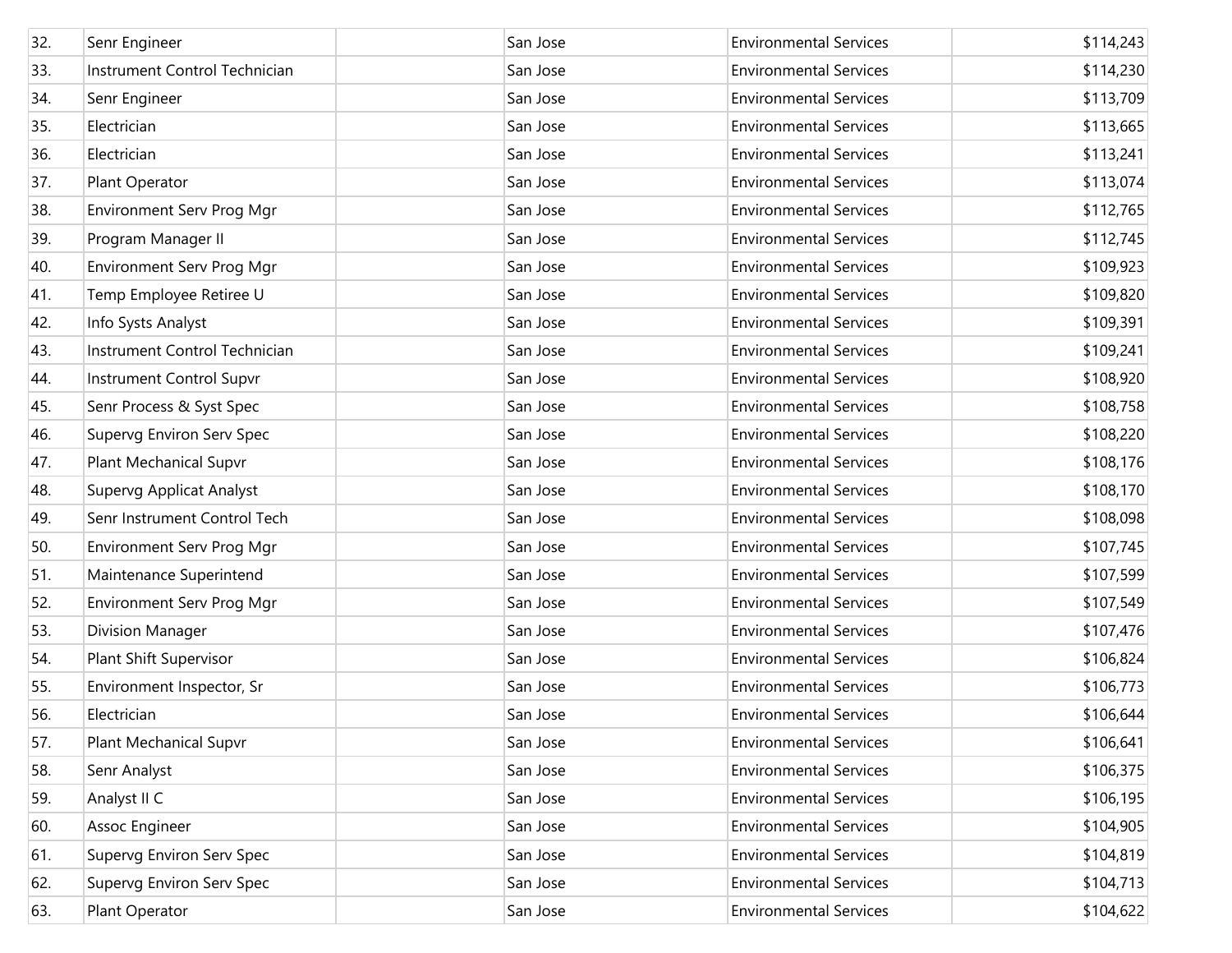| 64. | Assoc Engineer                | San Jose | <b>Environmental Services</b> | \$104,391 |
|-----|-------------------------------|----------|-------------------------------|-----------|
| 65. | Electrician                   | San Jose | <b>Environmental Services</b> | \$104,370 |
| 66. | Marketing/Public Outrch Mgr   | San Jose | <b>Environmental Services</b> | \$104,225 |
| 67. | Senr Engineer                 | San Jose | <b>Environmental Services</b> | \$104,204 |
| 68. | Marketing/Public Outrch Mgr   | San Jose | <b>Environmental Services</b> | \$104,021 |
| 69. | Senr Plant Operator           | San Jose | <b>Environmental Services</b> | \$103,957 |
| 70. | Supervg Environ Serv Spec     | San Jose | <b>Environmental Services</b> | \$103,941 |
| 71. | Supervg Environ Serv Spec     | San Jose | <b>Environmental Services</b> | \$103,685 |
| 72. | Supervg Environ Serv Spec     | San Jose | <b>Environmental Services</b> | \$103,453 |
| 73. | Supervg Environ Serv Spec     | San Jose | <b>Environmental Services</b> | \$103,261 |
| 74. | Environment Serv Prog Mgr     | San Jose | <b>Environmental Services</b> | \$103,240 |
| 75. | Supervg Environ Serv Spec     | San Jose | <b>Environmental Services</b> | \$102,818 |
| 76. | Plant Operator                | San Jose | <b>Environmental Services</b> | \$102,790 |
| 77. | Prin Construction Inspect     | San Jose | <b>Environmental Services</b> | \$102,754 |
| 78. | Senr Plant Operator           | San Jose | <b>Environmental Services</b> | \$102,301 |
| 79. | Instrument Control Technician | San Jose | <b>Environmental Services</b> | \$101,932 |
| 80. | Senr Instrument Control Tech  | San Jose | <b>Environmental Services</b> | \$101,830 |
| 81. | Supervg Environ Serv Spec     | San Jose | <b>Environmental Services</b> | \$101,611 |
| 82. | Supervg Environ Serv Spec     | San Jose | <b>Environmental Services</b> | \$101,508 |
| 83. | <b>Environment Serv Spec</b>  | San Jose | <b>Environmental Services</b> | \$101,469 |
| 84. | Supervg Environ Serv Spec     | San Jose | <b>Environmental Services</b> | \$101,088 |
| 85. | Senr Plant Operator           | San Jose | <b>Environmental Services</b> | \$100,574 |
| 86. | Electrician                   | San Jose | <b>Environmental Services</b> | \$100,208 |
| 87. | Network Engineer              | San Jose | <b>Environmental Services</b> | \$99,896  |
| 88. | Plant Shift Supervisor        | San Jose | <b>Environmental Services</b> | \$99,775  |
| 89. | Program Manager II            | San Jose | <b>Environmental Services</b> | \$99,711  |
| 90. | Senr Accountant               | San Jose | <b>Environmental Services</b> | \$99,141  |
| 91. | <b>Financial Analyst</b>      | San Jose | <b>Environmental Services</b> | \$99,118  |
| 92. | Senr Accountant               | San Jose | <b>Environmental Services</b> | \$99,091  |
| 93. | Senr Accountant               | San Jose | <b>Environmental Services</b> | \$99,091  |
| 94. | Senr Accountant               | San Jose | <b>Environmental Services</b> | \$99,091  |
| 95. | Environment Inspector, Sr     | San Jose | <b>Environmental Services</b> | \$99,013  |